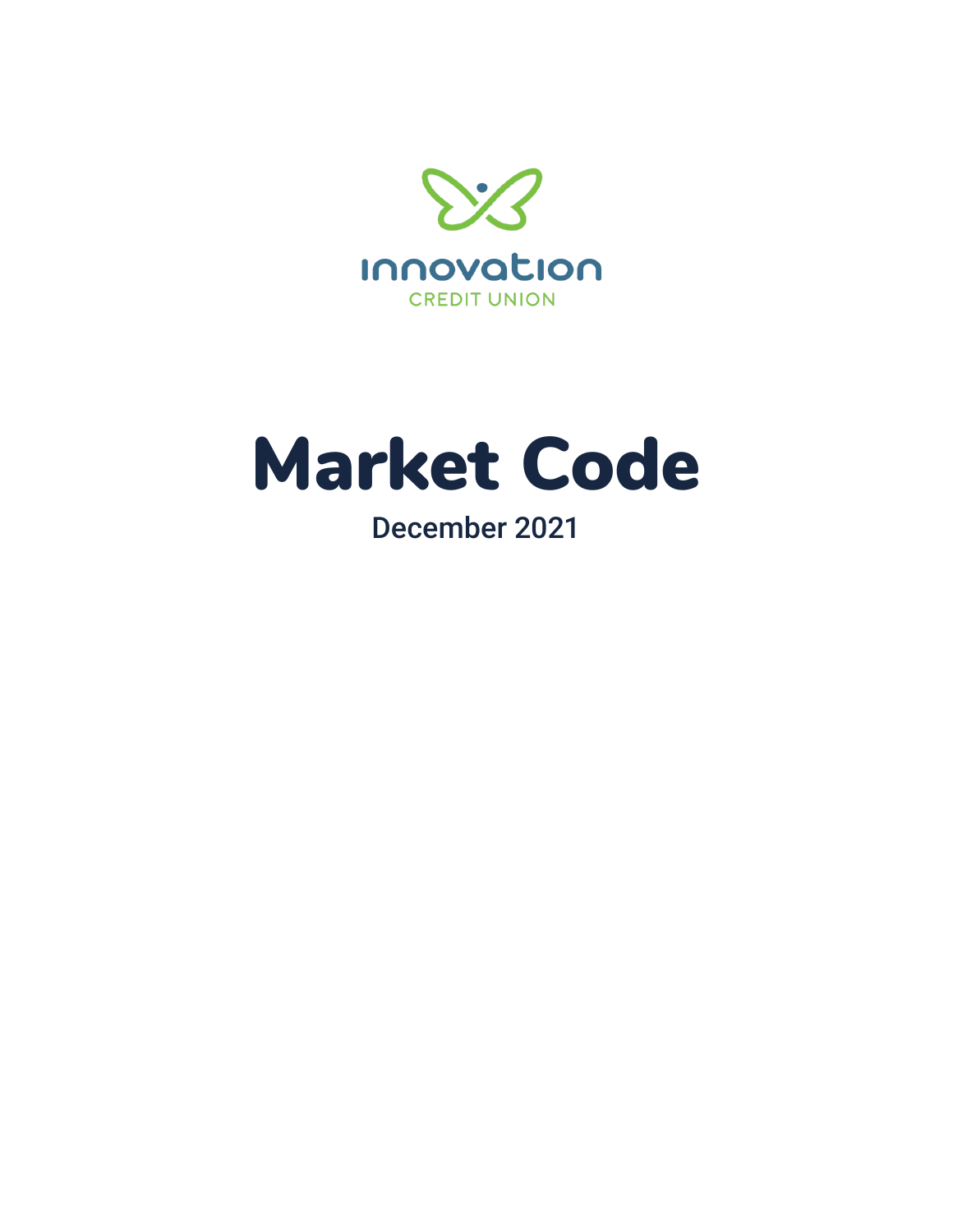#### **For Member Reference**

# **Market Code**

Innovation Credit Union and its employees have always been committed to delivering a high quality of service to members and customers. The Market Code that follows builds on this commitment. This Market Code identifies the market practice standards and how the credit union subscribes to the standards.

# **Our Conduct and Co-operative Values**

The Market Code represents the standards the credit union embraces as an organization, the way the credit union conducts itself and how it will continue to treat existing and potential members and customers as it works to maintain the member's trust, while living out our co-operative values.

Innovation Credit Union subscribes to the co-operative principles as endorsed by the International Co-operative Alliance and the international credit union operating principles as endorsed by the World Council of Credit Unions. Innovation is member-owned and democratically controlled. The goal is to provide a measurable economic and social benefit to members and communities by incorporating the following values in all that it does:

**Co-operation and Accountability** – Co-operatives are based on the values of self -help, self-responsibility, democracy, equality, equity and solidarity. Co-operatives work together through a belief that we can accomplish more together than alone. Innovation takes into account the ef fect of its actions on others. In the tradition of our founders, co-operative members believe in the ethical values of honesty, openness, social responsibility and caring for others.

**Communication** –Innovation communicates in an open, ef fective and timely manner.

**Community Impact** –Innovation Credit Union actively supports the development of communities locally, provincially and beyond. Communities are stronger because of the credit union system.

**Employee Satisfaction** –Innovation respects its employees and their contribution to its success. It encourages employee involvement and participation. It recognizes and rewards them for their creativity, teamwork and achievement. Innovation supports employee development by providing training and educational opportunities. It respects its employees' need to balance personal and professional lives.

**Financial Strength** –Innovation Credit Union's strong financial performance allows it to invest in its members and the community for future growth. It balances the need for financial results with the needs of members and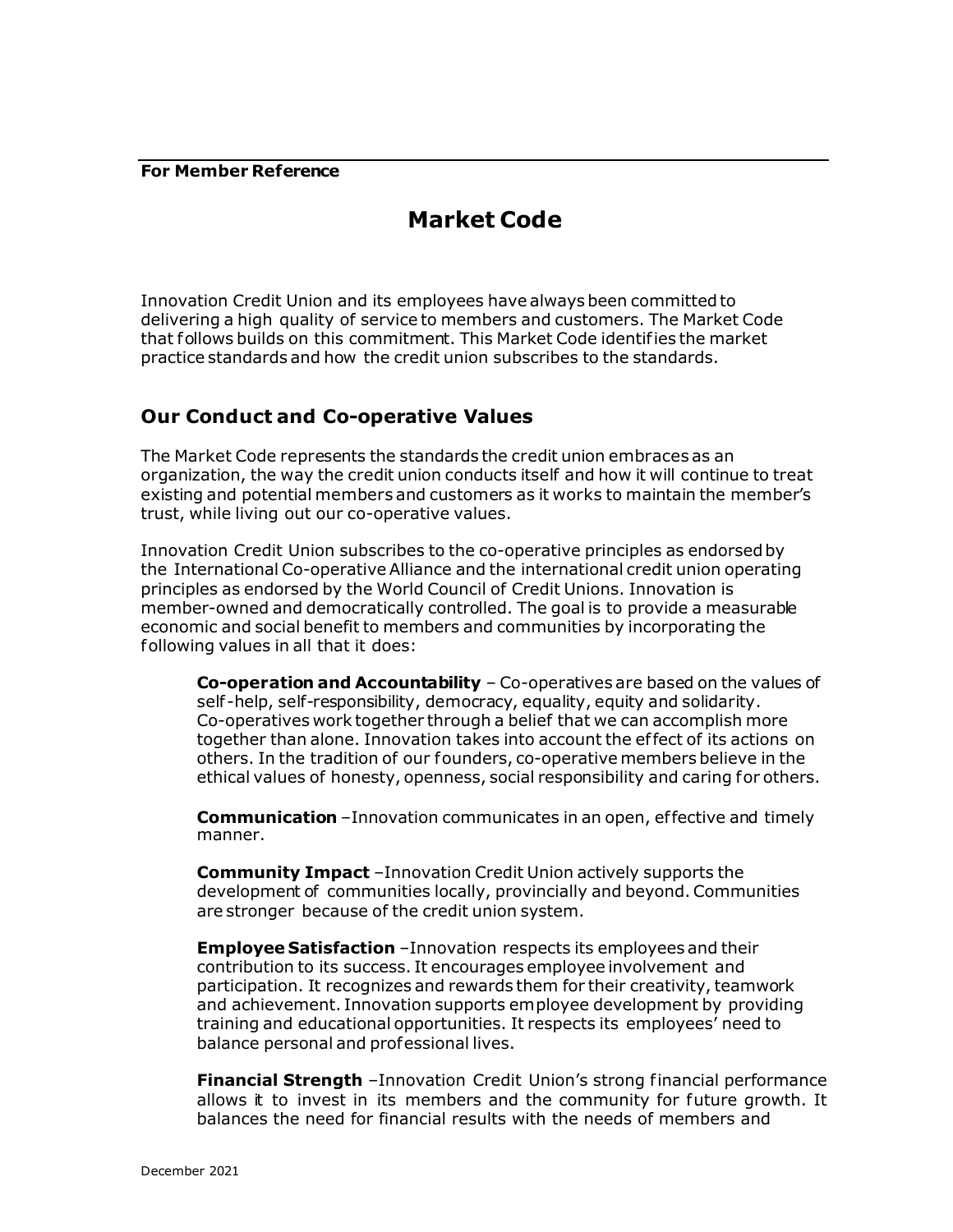communities. The trust and confidence of members is maintained through sound business practice.

**Product and Service Excellence** –Innovation Credit Union works with members and communities to understand their needs, and respond with innovative, high quality products and services. Its employees provide f riendly, knowledgeable and helpful service.

**Professional Conduct** – Members' financial affairs are conducted with integrity and in a professional manner. Innovation's ethical principles are rooted in concern for the individual. Confidentiality is integral to the way it does business.

# **The Co-operative Difference**

Members, in addition to accessing financial services f rom Innovation, are also owners and decision-makers that have a say in its actions. Members elect a board of directors to provide leadership and ensure that members' views are represented.

Being an owner also means sharing in Innovation Credit Union's success. Its financial success is shared with its membership in accordance with the board's direction and in keeping with prudent business practices. Some credit unions of fer lower interest rates and service fees, others distribute patronage dividends and many contribute to community initiatives.

As a community-owned financial institution, Innovation is sensitive to member satisfaction with the level of service members receive. It invites members to provide comments on their services.

# **To Whom Does the Market Code Apply?**

Innovation Credit Union has adopted the Market Code which sets out the standards of good business practice to follow when dealing with consumers.

The Market Code reflects Innovation's vision, mission, values, policies and practices. Adherence to the Market Code is mandatory for all employees, directors, boardappointed committees and of ficers.

It is Innovation's responsibility to understand and follow the Market Code and act in accordance with the highest standards of personal and professional integrity. Similarly, Innovation expects third parties providing credit union services to maintain high standards of business conduct and ethics. To that end, service providers will be advised the Market Code is available on its website, or a copy will be provided on request.

Market Code applies to all products and services offered by the credit union whether provided by branches, over the phone, by mail, on the Internet or through any other service delivery method.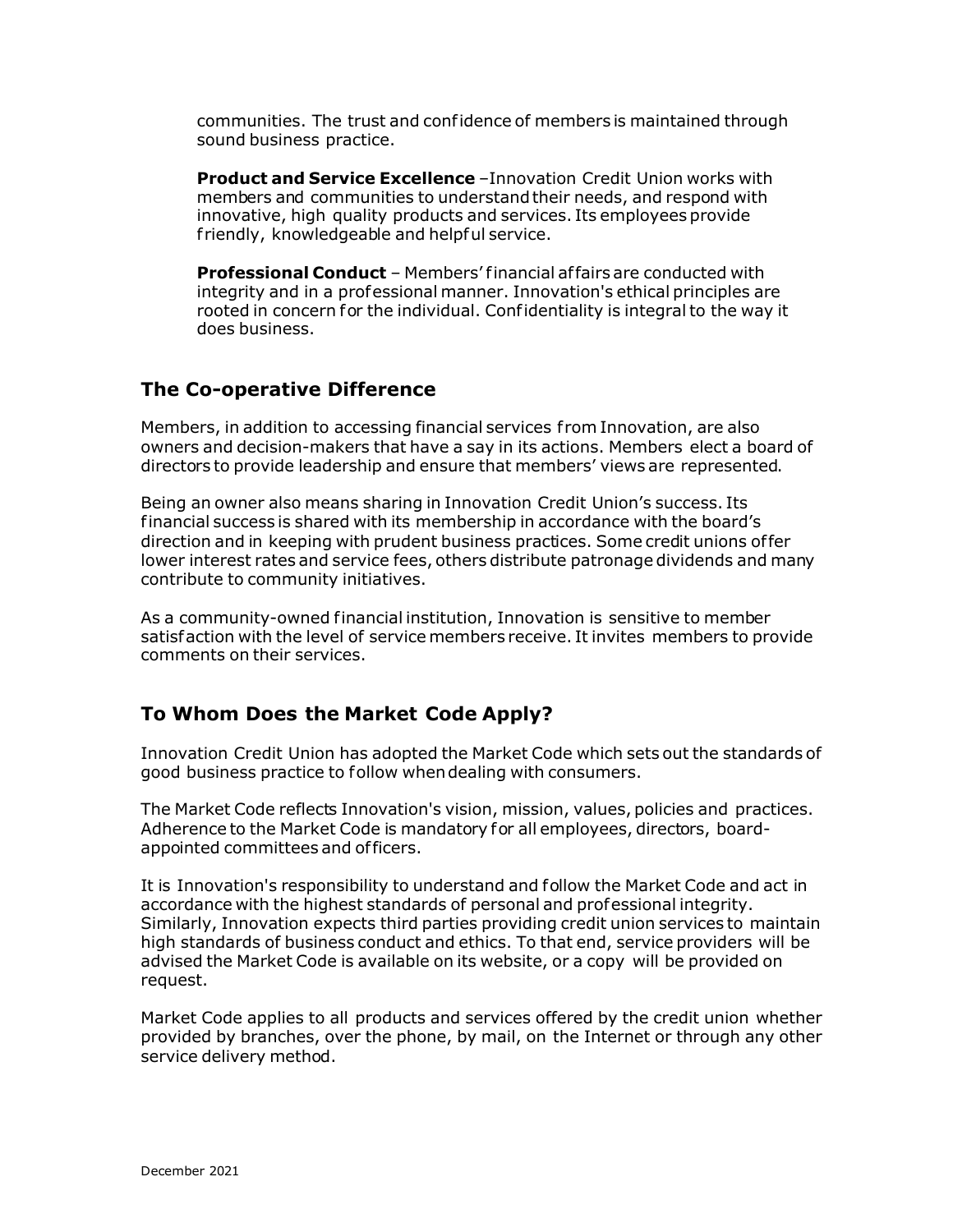Innovation Credit Union is committed to supporting the Market Code by providing employees, directors, board-appointed committees and of ficers with orientation and information that ensures understanding, awareness and commitment. Their good judgment in applying the Market Code determines the conduct of it.

It will continuously explore and adhere to standards of practice and service in the financial services industry that are in keeping with co-operative values.

# **Innovation Credit Union's Key Commitments to You, the Member**

Innovation will:

- act fairly and reasonably in all its dealings;
- make sure that advertising and promotional literature is clear and not misleading and that you are given clear information about its products and services;
- give you clear information about how an account or service works, the terms and conditions along with the fees and charges that apply to it;
- help you use its account and services by providing regular statements (where appropriate) and will keep you informed by providing notices of changes to the interest rates, charges or terms and conditions;
- try to help you deal with things that go wrong;
- have a complaint resolution process available to you, with no charge applied by the credit union, to address any complaints or concerns that may arise;
- as per the credit union's Privacy Code, treat all personal information as private and confidential, and operate secure and reliable banking and payments systems;
- train employees so they are qualified and capable of fulfilling their duties;
- abide by the co-operative values defining our standards of business conduct and ethics;
- publicize its Market Code, have copies available and make sure all employees are trained to put it into practice; and
- meet commitments in the Market Code.

# **Principles in Action**

#### **Products and Services to Meet Member Needs**

Innovation will provide general information about the rights and obligations that arise out of its relationship with you in relation to the banking services it provides.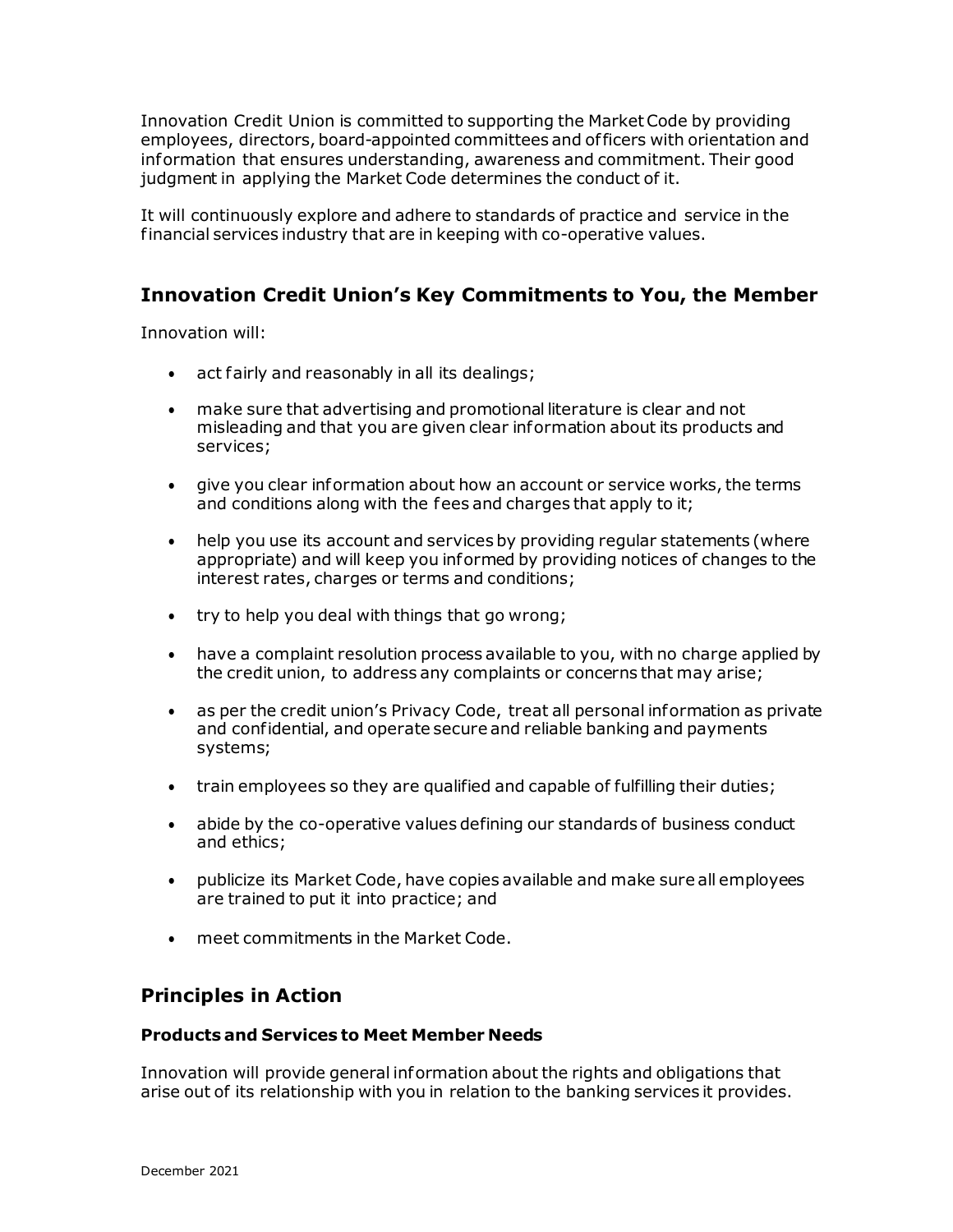This will be provided at account opening when the Financial Services Agreement is completed, when the rights and obligations contained in the Financial Services Agreement are revised and throughout the relationship with you when the products/services you acquired from the credit union carry specific rights and obligations.

Innovation will facilitate informed decisions about its banking services:

- by providing disclosure of product and service information at the time of inquiry and/or at the time of acquisition. When this is not possible, information will be provided as soon as possible af terward. Relevant information will be provided along with product information to help you understand the basic financial implications of the transaction, the fees and charges associated and any terms and conditions that apply;
- by providing information in plain language;
- by answering any questions you may have;
- by providing a toll free  $#$  or branch number to call to enable you to speak to subject matter experts when you have a query or concern; and
- by explaining, when asked, the written information that has been provided.

If a member asks Innovation for assistance in helping plan the management of their financial af fairs, it will:

- work with the member to provide advice through authorized and licensed staff; or
- refer you to appropriate external sources for advice; or
- recommend you seek advice from another source.

If a product supplied is acquired from a third party, we will disclose relevant relationships to you at the time of product inquiry and/or product acquisition. Innovation may receive compensation from the sale of third party products or services.

Innovation Credit Union will do its best to avoid situations where there is a conflict of interest. When there is a potential or perceived conflict of interest, Innovation will bring this to your attention and you will be given the opportunity to cancel, postpone or continue with the transaction.

It will not discriminate against you on the basis of race, religion, age, pregnancy, marital status, gender, sexual orientation, ethnic or social origin, disability, color, ethics, belief , culture, language or birth, except to the extent that a distinction is required or justified by any law, or to the extent that the factor has commercial implications, or if a special product or service offering is designed for all members of a particular target market group.

### **Advertising and Sales Practices**

Innovation Credit Union will ensure its advertising and promotional literature is not deceptive or misleading.

It will not practice tied or coercive selling.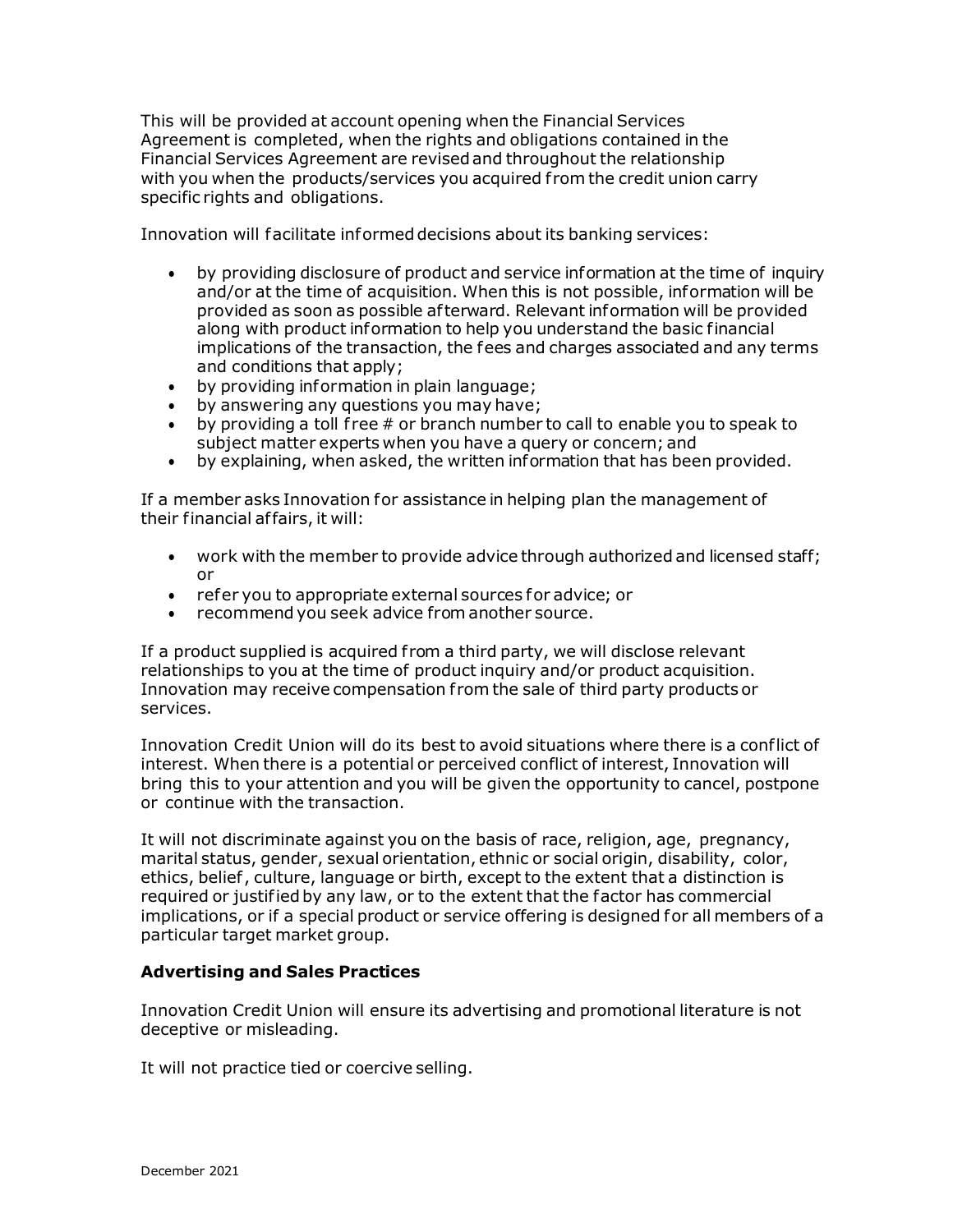Innovation will not impose undue pressure or coerce you to obtain a product or service from the credit union and any of its affiliates as a condition of obtaining another product or service from the credit union. You will not be unduly pressured to buy a product or service that you do not want in order to obtain another desired product or service. Innovation Credit Union may show its interest in your business or appreciation of your loyalty by offering preferential pricing or bundling of products and services with more favorable terms. These practices should not be confused with coercive tied selling.

Its requirements will be reasonable and consistent with its level of risk. The law allows Innovation to impose reasonable requirements on consumers as a condition for granting a loan or to provide a specific service, but only to the extent necessary for the credit union to manage its risk or its cost or to comply with the law.

Innovation will not knowingly take advantage of anyone through manipulation, concealment, abuse of privileged information, misrepresentation of facts or any other unfair dealing or unethical activity.

Innovation will act fairly and reasonably towards you in an ethical manner; in doing so, it will consider your conduct, its conduct and the contract between us.

In meeting Innovation's key commitments to you, it will have regard to its prudential obligations.

### **Access to Basic Banking**

Innovation recognizes the importance of access to banking services and will take reasonable measures to ensure access to a basic banking account. A credit union may restrict account services to reasonably protect itself from credit losses from account users.

#### **Account Statements**

To help you manage your account and check activity on it, Innovation will provide regular account statements depending on the financial services being accessed. Statements may be provided monthly, quarterly or, at a minimum, annually. A statement may not be provided if , af ter taking reasonable steps, Innovation is unable to locate you.

### **Notice of Service Fee Changes and/or Account Structure Changes**

Innovation Credit Union will provide a minimum of 30 days' notice for changes in service fees and/or changes in account, product, or service structures that you are receiving.

#### **Notice of Branch Closure**

Innovation will provide a minimum of four months' notice in the event of a branch closure.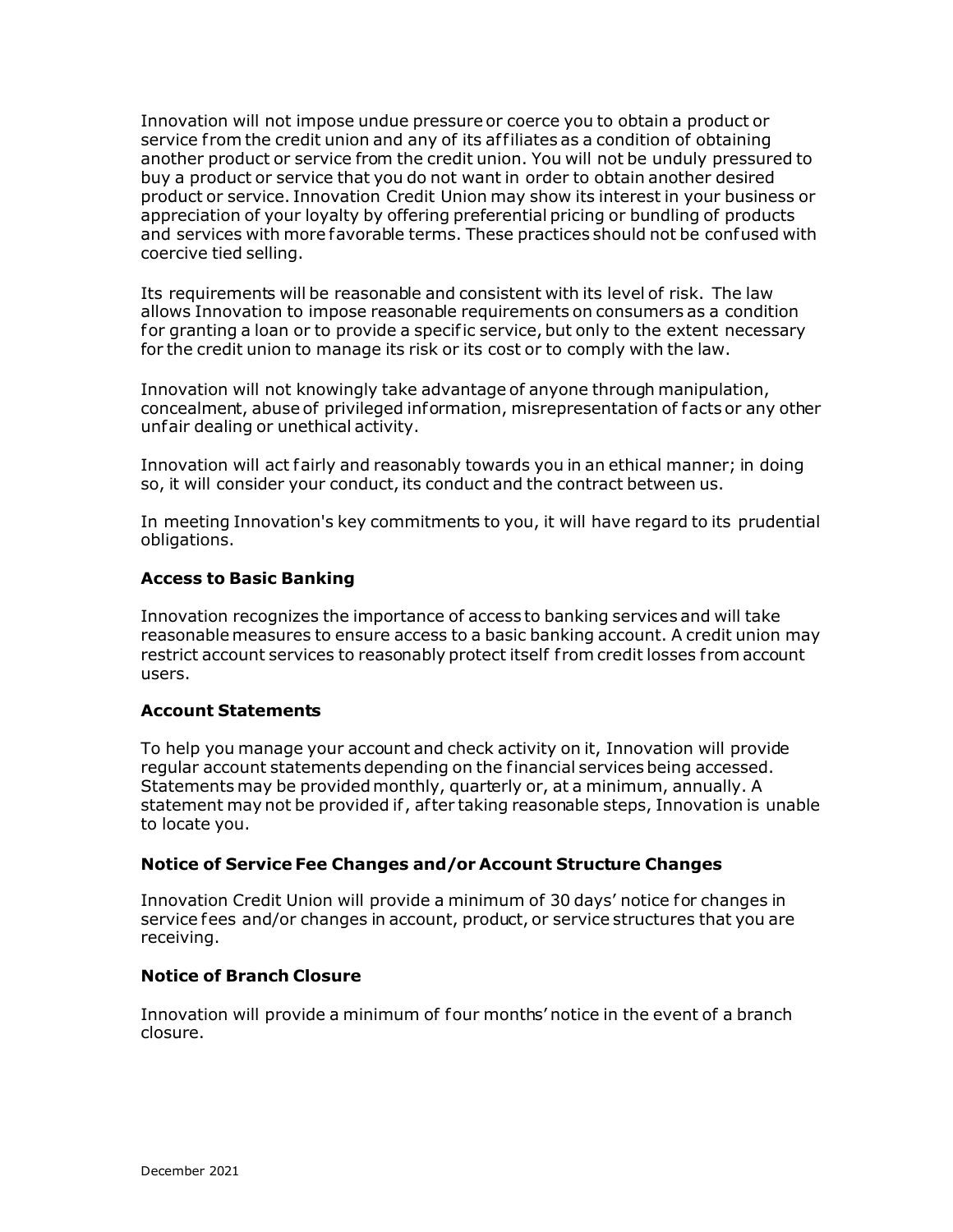### **Changes to Terms and Conditions**

Innovation will provide a minimum of 30 days' notice to the terms and conditions that govern the operation of your account(s) as soon as changes are made. Notice can be provided through its website, and either by mail, statement message, or electronically.

### **Employee Training and Competency**

Innovation Credit Union will ensure its employees are trained with appropriate accreditation and licensing so that they:

- acquire an appropriate level of knowledge to competently and effectively carry out their roles and responsibilities and provide the products and services they are authorized to provide;
- meet professional ethical standards and act with a high level of honesty, integrity, fairness, due diligence and skill; and
- have adequate knowledge of the provisions of the Market Code and comply with this code in dealing with you.

If accreditation and/or licenses are not prominently displayed, employees will identify the relevant accreditations and/or licenses they maintain at the time of product inquiry and/or product sale.

#### **Abiding by the Law**

Innovation will ensure that all products and services comply with relevant laws and regulations.

It will comply with all applicable laws, rules and regulations of federal, provincial and local governments and other applicable public and self -regulating agencies as well as credit union policies that affect how we do our jobs.

# **Administration of the Market Code**

#### **Copies of the Market Code**

Innovation Credit Union will provide a printed copy of Market Code upon request. It shall also provide a copy of the Market Code on its website.

#### **Accountability**

Innovation is responsible for adherence to the Market Code and will designate a Compliance Of ficer who is accountable for the credit union's compliance with the Market Code. Ultimate accountability for its compliance with the Market Code rests with Innovation's board of directors.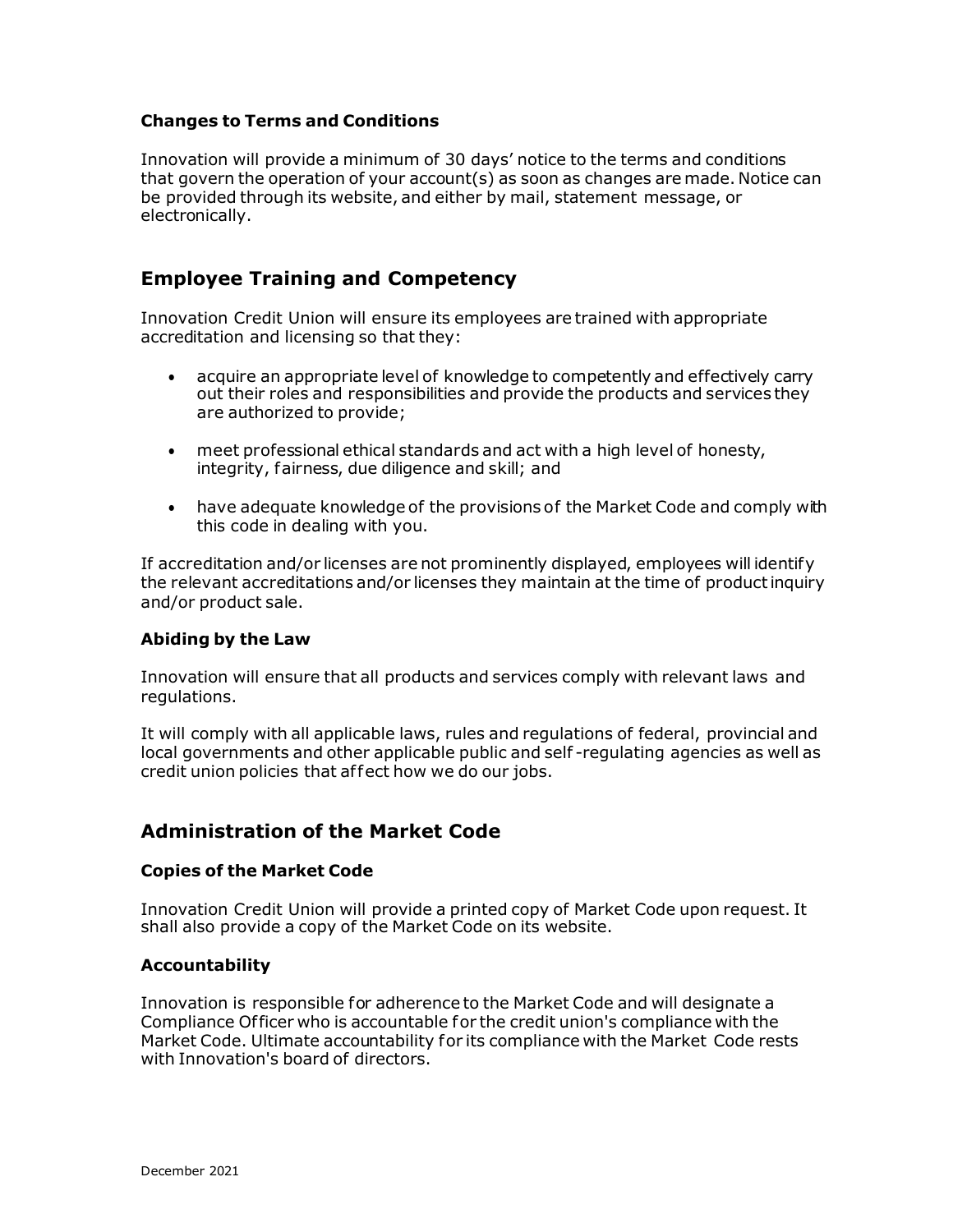It will identify the Compliance Of ficer responsible for the day-to-day compliance with the Market Code to its members, customers and employees.

Innovation Credit Union will implement policies and procedures to give ef fect to the principles, including:

- procedures to receive and respond to concerns and inquiries;
- training staff to understand and follow its policies and procedures; and
- an annual review of the effectiveness of the policies and procedures to ensure compliance with the Market Code and to consider revisions.

Innovation will periodically remind employees, officers and directors of the importance of the Market Code. It has adopted a Code of Conduct that sets standards for the business and ethical conduct of employees. Employees, officers and directors are required to sign a declaration stating that they review the credit union's Code of Conduct annually and commit to uphold the principles in the Market Code.

# **Questions about the Market Code?**

Contact Innovation's Compliance Of ficer if you have questions about the Market Code. The name of the Compliance Officer is available by contacting Innovation. They will respond to inquiries, questions or concerns within a reasonable amount of time and at no cost or at a reasonable cost to you. The requested information will be provided or made available in a form that is generally understandable.

If the Market Code is not being followed, Innovation will seek to correct the deficiency.

If your inquiry, question or concern is not resolved to your satisfaction, it will be recorded by the credit union. When you make an inquiry or lodge a complaint, you will be informed of complaint handling procedures by Innovation.

# **Complaint Handling (Problem Resolution)**

Effective January 1, 2022, SaskCentral is no longer filling the role of Ombudsman and Saskatchewan credit unions will move to a two-tiered complaint handling model, escalating from the credit union level directly to the Ombudsman for Banking Services and Investments (OBSI) .

Innovation will publish a complaint handling policy endorsed by its board of directors formalizing its commitment to the complaint handling process.

The details of the credit union's two-step complaint handling process are as follows: